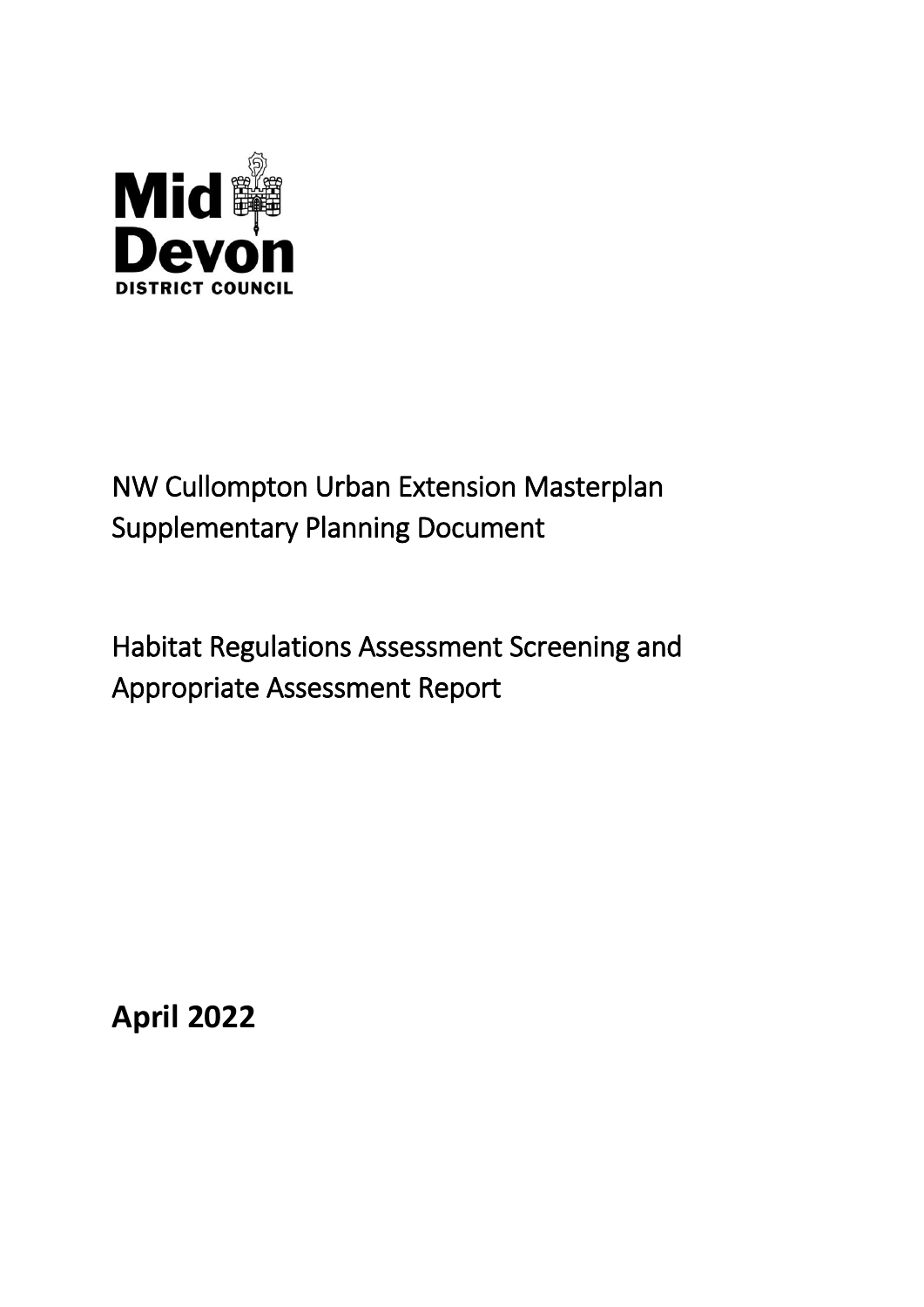## Contents

| <b>Title</b>                                                                       | Page           |  |
|------------------------------------------------------------------------------------|----------------|--|
| 1.0 NW Cullompton Urban Extension Masterplan Supplementary Planning Document (SPD) | $\overline{2}$ |  |
| 2.0 Habitat Regulations Assessment                                                 |                |  |
| 3.0 Habitats site                                                                  |                |  |
| 4.0 Mid Devon Local Plan 2013 - 2033 HRA                                           | 8              |  |
| 5.0 NW Cullompton Urban Extension Masterplan SPD HRA Screening                     |                |  |
| 6.0 Appropriate Assessment                                                         | 10             |  |
| 7.0 Conclusion                                                                     | 12             |  |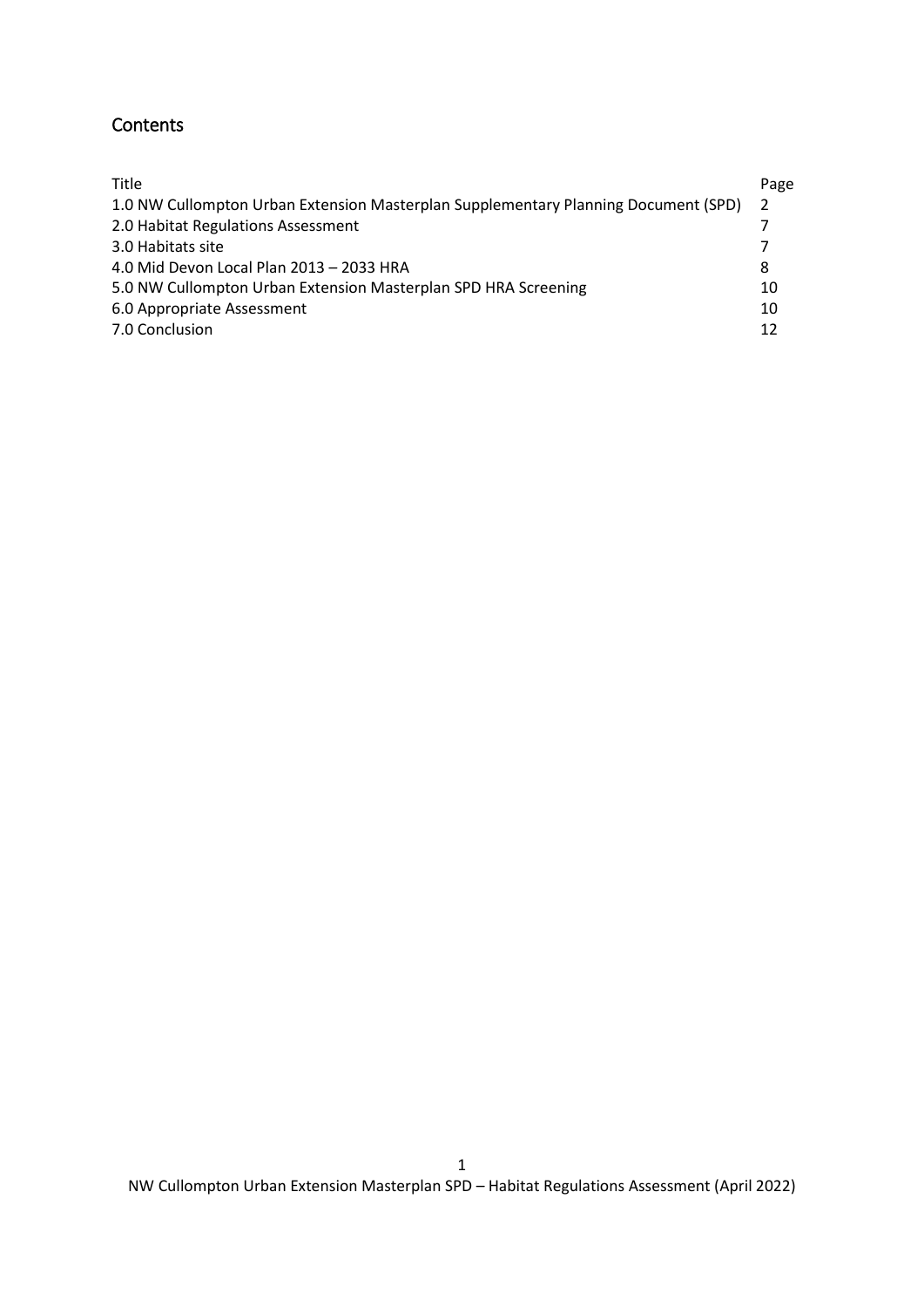## <span id="page-2-0"></span>**1. NW Cullompton Urban Extension Masterplan Supplementary Planning Document (SPD)**

#### *Purpose, scope and content*

- 1.1 The NW Cullompton Urban Extension Masterplan bridges the gap between high level policy aspirations and delivery on the ground. This is to ensure that the development achieves high quality design and sense of place in a coordinated manner.
- 1.2 The Masterplan is set out in 5 Chapters. A brief description of each part is provided below:
	- 1. Introduction

This sets out the relationship between planning policy, the existing adopted Masterplan SPD and the draft revised Masterplan, and set out the purpose the Masterplan.

2. About the site

This introduces the site within the wider context of Cullompton. It provides background and context including land ownerships, constraints and opportunities across the urban extension.

- 3. Development, vision and concept This outlines the overarching ambition for the development of the urban extension as an attractive, well designed neighbourhood, that is set out within a number of development concepts and guiding principles.
- 4. Creating the structure

This provides specific detail for the Masterplan area in terms of character, densities, movement, landscape and open space, drainage and character, whilst providing an illustrative Framework Plan and land use budget.

5. Delivering the place

This section details the infrastructure requirements for the urban extension and delivery including S106 contributions and their triggers as well housing delivery rates and phasing of development, as well as monitoring and review.

## *Relationship with the National Planning Policy*

1.3 The National Planning Policy Framework (2021), in 'Identifying Land for Homes' paragraph 73 sets out the following:

*"The supply of large numbers of new homes can often be best achieved through planning for larger scale development, such as new settlements or significant extensions to existing villages and towns, provided they are well located and designed, and supported by the necessary infrastructure and facilities. Working with the support of their communities, and with other authorities if appropriate, strategic policy-making authorities should identify suitable locations for such development where this can help to meet identified needs in a sustainable way. In doing so, they should:* 

*a) consider the opportunities presented by existing or planned investment in infrastructure, the area's economic potential and the scope for net environmental gains;*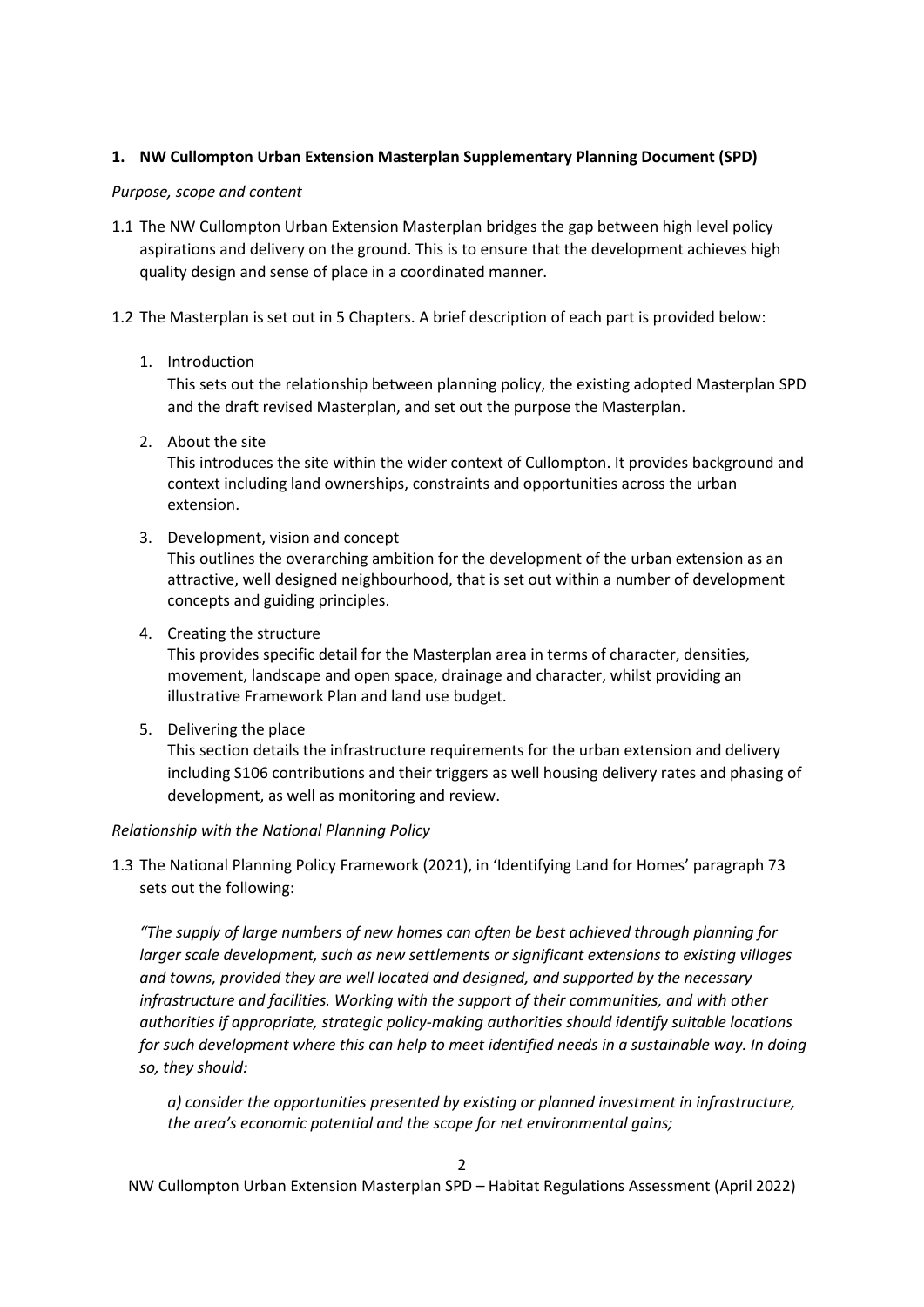*b) ensure that their size and location will support a sustainable community, with sufficient access to services and employment opportunities within the development itself (without expecting an unrealistic level of self-containment), or in larger towns to which there is good access;* 

*c) set clear expectations for the quality of the development and how this can be maintained (such as by following Garden City principles), and ensure that a variety of homes to meet the needs of different groups in the community will be provided;* 

*d) make a realistic assessment of likely rates of delivery, given the lead-in times for large scale sites, and identify opportunities for supporting rapid implementation (such as through joint ventures or locally-led development corporations); and* 

*e) consider whether it is appropriate to establish Green Belt around or adjoining new developments of significant size."* 

1.4 The NW Cullompton Urban Extension was allocated in the Mid Devon Local Plan (2013-2033) as an urban extension to Cullompton town as it is considered to be well located and supported by the necessary infrastructure and facilities1. Policies CU1-CU6 are consistent with the National Planning Policy Framework. The NW Cullompton Urban Extension Masterplan SPD provides further detail on the opportunities presented by existing or planned investment in infrastructure, the area's economic potential and the scope for net environmental gains. It ensures the community has sufficient access to services and employment opportunities within the development itself as well as setting out clear expectations for the quality of the development to ensure there are a variety of homes to meet the needs of different groups in the community. It also makes a realistic assessment of likely rates of delivery.

#### *Relationship with the Mid Devon Local Plan*

1.5 The adopted Mid Devon Local Plan 2013-2033 ("Local Plan") Policies CU1-CU6 NW Cullompton Urban Extension provide the policy baseline for the more detailed guidance included in the NW Cullompton Urban Extension Masterplan SPD:

#### **Policy CU1 NW Cullompton**

1

A site of 100 hectares to the North West of Cullompton is allocated for mixed use development subject to the following:

a) 1350 dwellings with 28% affordable housing to include at least five pitches for gypsies and travellers and provision of extra care housing;

b) 5% of housing to be provided as serviced plots for sale to self-builders;

c) 10,000 square metres commercial floorspace to include a care home or retirement complex, and other suitable uses such as a hotel or leisure development;

d) Provision of at least 28 hectares strategic green infrastructure;

e) Provision of a road linking Tiverton Road to Willand Road, and transport provision to ensure appropriate accessibility for all modes;

 $1$  The NW Cullompton urban extension was previously allocated through the Mid Devon Allocations & Infrastructure DPD which was superseded by the adopted Mid Devon Local Plan 2013-2033.

NW Cullompton Urban Extension Masterplan SPD – Habitat Regulations Assessment (April 2022)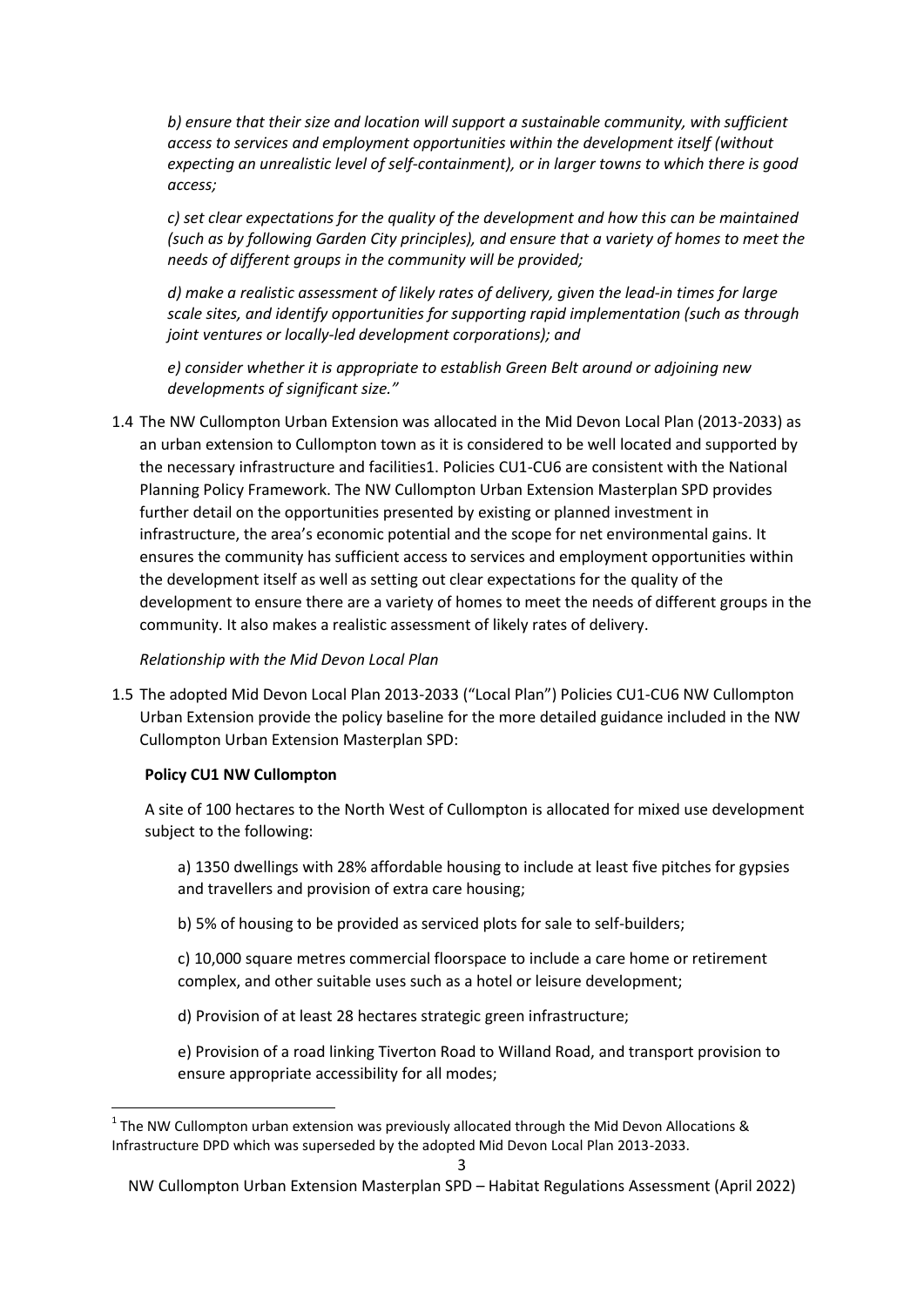f) Environmental protection and enhancement;

g) Community facilities and primary school to meet local needs arising;

h) Carbon reduction and air quality improvements;

i) An agreed phasing strategy to bring forward development and infrastructure in step and retain the overall viability of development; and

j) Comprehensive Masterplanning of the development including at least two stages of public consultation and adoption of the Masterplan as a Supplementary Planning Document, before any planning application is determined.

#### **Policy CU2 North West Cullompton Transport Provision**

As part of the development of North West Cullompton, the following transport infrastructure will be provided and funded by all new development within the site:

a) Provision of a network of streets linking to the existing highway network, including a through route linking Tiverton Road to Willand Road suitable for buses and all agricultural vehicles;

b) Provision of bus, pedestrian and cycle routes at appropriate locations throughout the development, creating an attractive, permeable network for non-car modes travelling within, into and out of the area;

c) Cycle and pedestrian links to and from the town centre and within the mixed-use urban extension;

d) Implementation of travel plans and other non-traditional transport measures to minimise carbon footprint and air quality impacts;

e) Financial contributions to bus service enhancements within, into and out of, the mixeduse urban extension;

f) Financial contributions to bus service enhancements between Cullompton, Exeter, Tiverton Parkway and Tiverton;

g) Financial contributions towards the Town Centre Relief Road and traffic management measures on Willand Road and Tiverton Road; and

h) Capacity improvements at junction 28 M5, to deliver a strategic highway improvement as demonstrated by capacity studies completed to assess the impact of the traffic generated from the site.

#### **Policy CU3 North West Cullompton Environmental Protection and Green Infrastructure**

As part of the development of North West Cullompton, the following environmental protection and enhancement measures will be provided and funded by all new development within the site:

a) A strategic landscaping and tree planting scheme to protect and enhance trees, hedgerows and other environmental features which contribute to the character and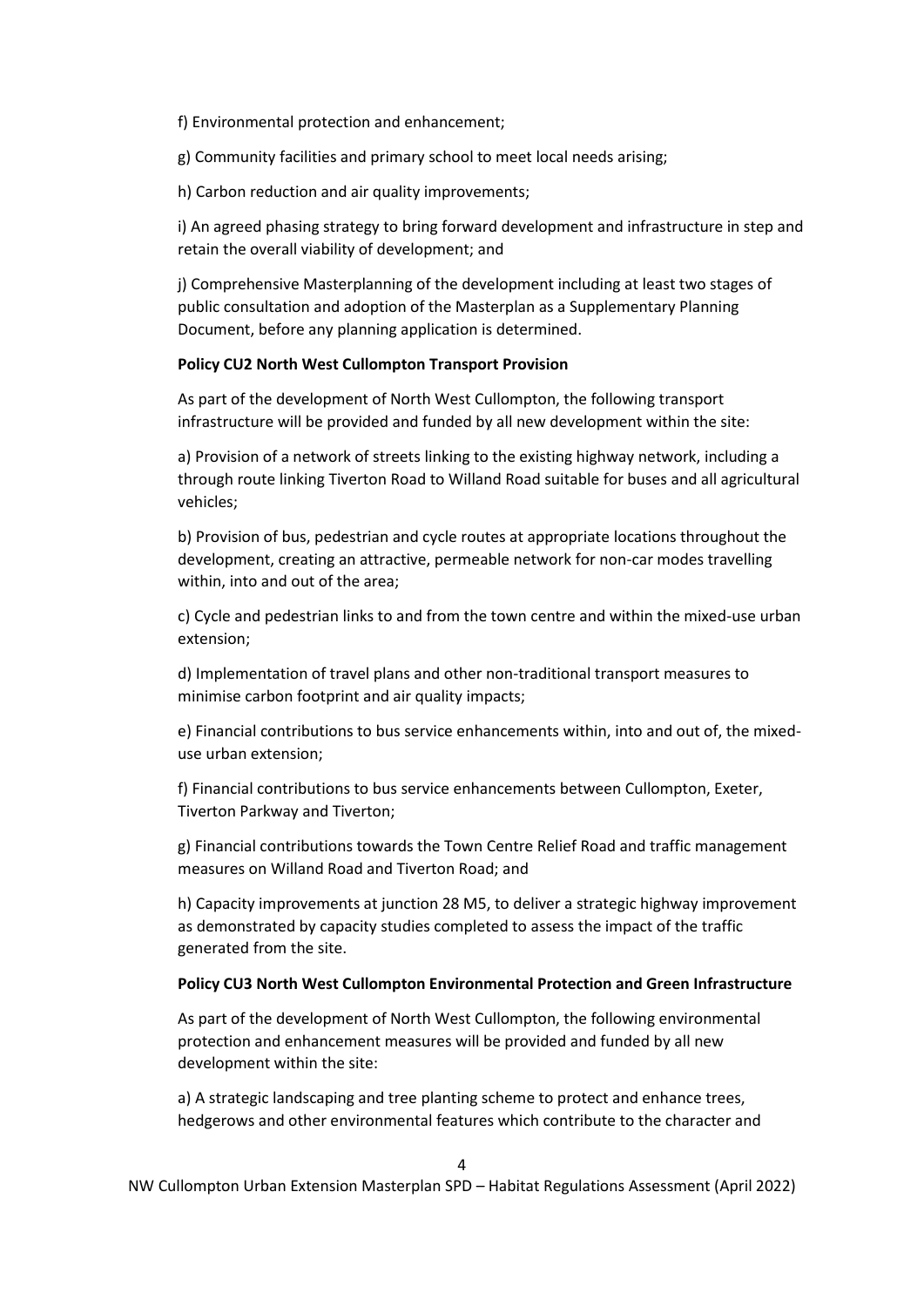biodiversity, maintaining a wildlife network within the site and linking to the surrounding countryside;

b) An area of 28 hectares for strategic green infrastructure, laid out and managed with an appropriate mix of public parkland, open space, landscaping and potential local nature reserve;

c) Areas of equipped and laid out public open space, totalling 0.7 hectares of equipped play, 2.6 hectares amenity open space, 4 hectares for parks, sports and recreation grounds, 0.7 hectares of allotments and 0.1 hectares for a community garden adjoining the health centre;

d) Protection and enhancement where possible of all existing Public Rights of Way;

e) Appropriate provision for sewerage systems serving the development, and provision of a strategically designed, and phased, Sustainable Urban Drainage Scheme to deal with all surface water from the development and arrangements for future maintenance;

f) Detailed archaeological investigation and measures to record, and where necessary, protect the archaeological interest of the site through appropriate design, layout and mitigation; and

g) Design solutions which respect the settings of listed buildings within and adjoining the site.

#### **Policy CU4 North West Cullompton Community Facilities**

As part of the development of North West Cullompton, the following community infrastructure will be provided and funded by all new development within the site:

a) A serviced site of 2.1 hectares for a new primary school at no cost to the Local Education Authority;

b) Provision of a 420-place school with early years provision and a children's centre service delivery base funded by appropriate contributions from developers;

c) A site of 1.0 hectare for community uses including provision of a multi-purpose community building

d) Contribution towards sporting and leisure facilities; and

e) Contributions towards a new recycling centre to serve Cullompton.

Policy CU5 North West Cullompton Carbon Reduction and Air Quality

The development of North West Cullompton will be required to implement a Carbon Reduction and Low Emissions Strategy funded by all new development in the site. This will propose measures to minimise the overall carbon footprint of the development, making provision for sources of decentralised onsite renewable or low-carbon energy and ensure that impact of the site on air quality is acceptable, such as:

a) Renewable and low carbon energy to provide a proportion of the site's energy use;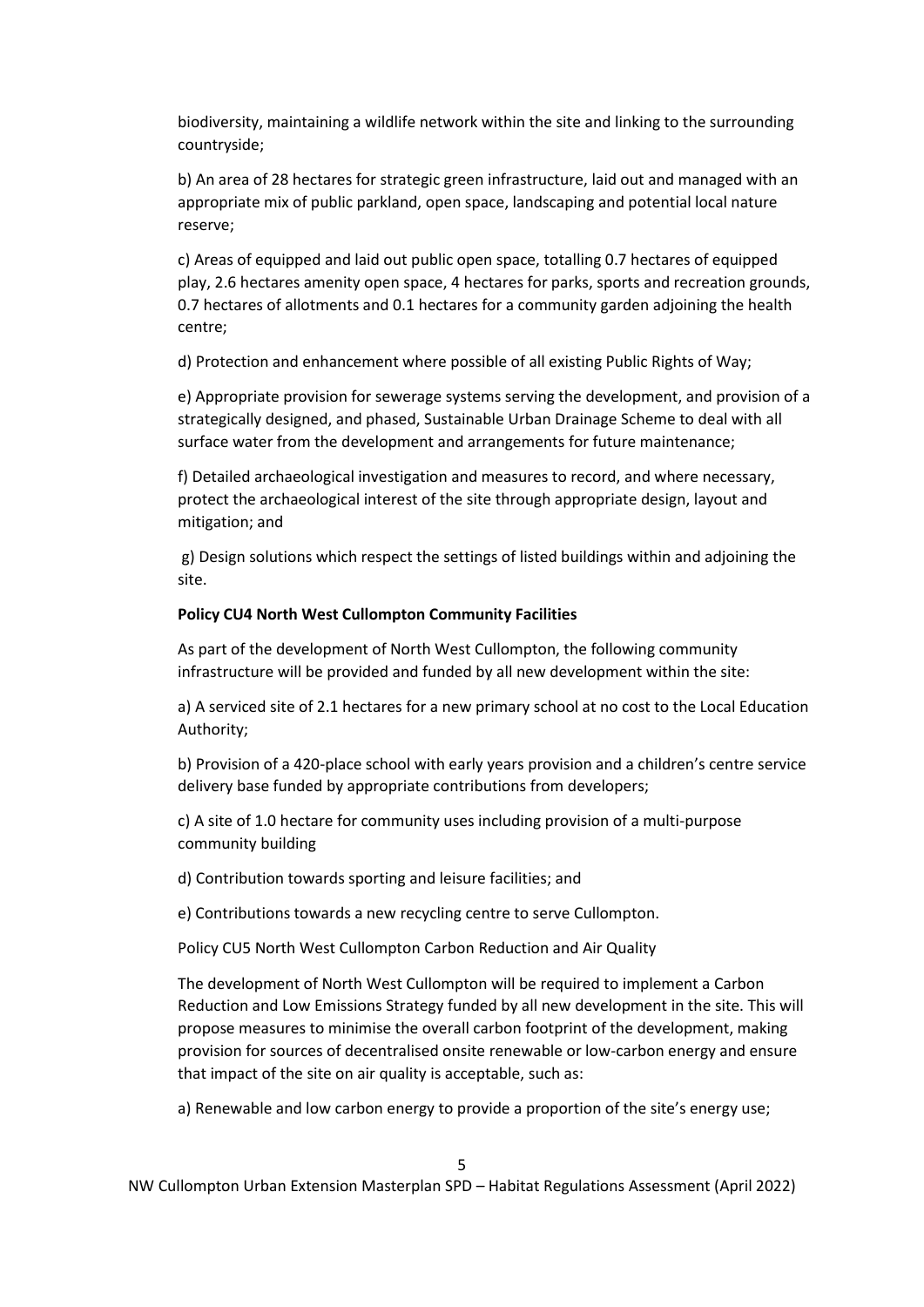b) Measures to ensure that residents, employees and businesses are encouraged to travel in the most sustainable fashion, including travel plans, information, car clubs, lift-sharing and infrastructure for low emission vehicles;

c) Measures to encourage the sustainable treatment of waste;

d) Measures to manage the impacts of construction;

e) Offsite tree planting where sufficient cannot be accommodated onsite;

f) Energy improvements to existing buildings;

g) Other measures to capture or mitigate carbon emissions and air quality impacts from development.

#### **Policy CU6 North West Cullompton Phasing**

A phasing strategy will be required for the development of North West Cullompton to ensure that the development and infrastructure come forward in step, minimising the impact of development while ensuring that the development remains viable. The strategy should take account of the following requirements, variation of which will have to be carefully justified. Development shall be subject to the following:

a) Provision of affordable housing will be in broad step with the market housing;

b) Provision of all serviced self-build plots after the 'through route' linking Tiverton Road to Willand Road is operational;

c) Provision of commercial development after the delivery of the first 500 houses and prior to the delivery of the first 800 houses, at a rate of at least 0.9 hectare per 150 occupied dwellings thereafter;

d) Provision of 8.8 hectares of strategic green infrastructure including equipped public open space and one playing pitch prior to the occupation of no more than 500 dwellings;

e) Implementation of local bus service improvements prior to the occupation of no more than 500 dwellings and strategic bus service enhancements phased with development;

f) Occupation of no more than 500 dwellings before the opening of a 'through route' linking Willand Road to Tiverton Road and the delivery of traffic management measures on Willand Road;

g) Transfer of land for a primary school together with right of access to the Local Education Authority prior to the commencement of the development on the site, and transfer of funding for education facilities in instalments;

h) The necessary sustainable urban drainage features, and linking pipe work is integrated and phased appropriately in step with development and, where required, temporary measures should be taken during construction to protect downstream areas from additional water run-off; and

i) Occupation of no more than 600 dwellings prior to the completion of the Cullompton Town Centre Relief Road.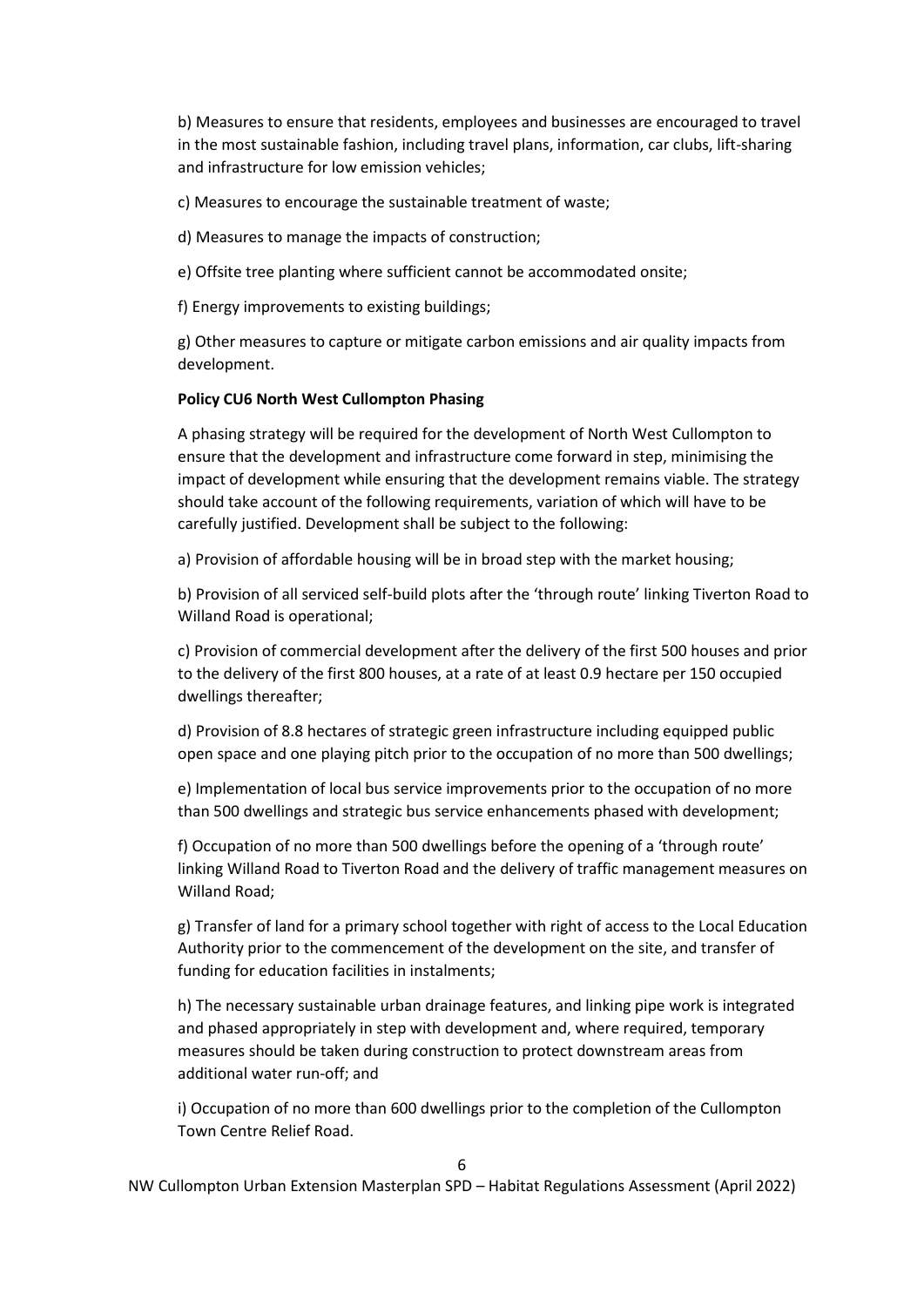#### *Status of the NW Cullompton Urban Extension Masterplan SPD*

1.6 The NW Cullompton Urban Extension Masterplan SPD will be adopted by the Council as a Supplementary Planning Document. The SPD will not be part of the development plan and does not introduce new planning policies into the development plan. However, it will be capable of being a material consideration in determining planning applications.

## <span id="page-7-0"></span>**2. Habitat Regulations Assessment**

- 2.1 A Habitat Regulations Assessment (HRA) refers to the several distinct stages of Assessment. These must be undertaken in accordance with the Conservation of Habitats and Species Regulations 2017 (as amended) and the Conservation of Offshore Marine Habitats and Species Regulations 2017 (as amended) to determine whether a plan or project may affect the protected features of a European site ('habitats site') identified under these regulations before deciding whether to undertake, permit or authorise it.
- 2.2 All plans and projects which are not directly connected with, or necessary for, the conservation management of a habitat site, require consideration of whether the plan or project is likely to have significant effects on that site. This consideration is typically referred to as the 'Habitats Regulations Assessment screening' and should take into account the potential effects both of the plan/project itself and in combination with other plans or projects.
- 2.3 Where the potential for likely significant effects cannot be excluded, an appropriate assessment of the implications of the plan or project for that site, in view the site's conservation objectives must be undertaken. A plan or project may be agreed to only after having ruled out adverse effects on the integrity of the habitats site. Where an adverse effect on the site's integrity cannot be ruled out, and where there are no alternative solutions, the plan or project can only proceed if there are imperative reasons of over-riding public interest and if the necessary compensatory measures can be secured.
- 2.4 In April 2018, the Court of Justice of the European Union delivered its judgement in Case C-323/17 People Over Wind & Peter Sweetman v Coillte Teoranta ('People over Wind'). The judgment clarified that making screening decisions as part of the HRA and for the purposes of deciding whether an appropriate assessment is require, mitigation measures cannot be taken into account. Mitigation measures intended to avoid or reduce the harmful effects of a plan or project can only be taken into account at the appropriate assessment stage.

## <span id="page-7-1"></span>**3. Habitats site**

3.1 A Habitats site refers to any site which would be included within the definition at regulation 8 of the Conservation of Habitats and Species Regulations 2017 for the purpose of those regulations, including candidate Special Areas of Conservation, Sites of Community Importance, Special Areas of Conservation, Special Protection Areas and any relevant Marine Sites.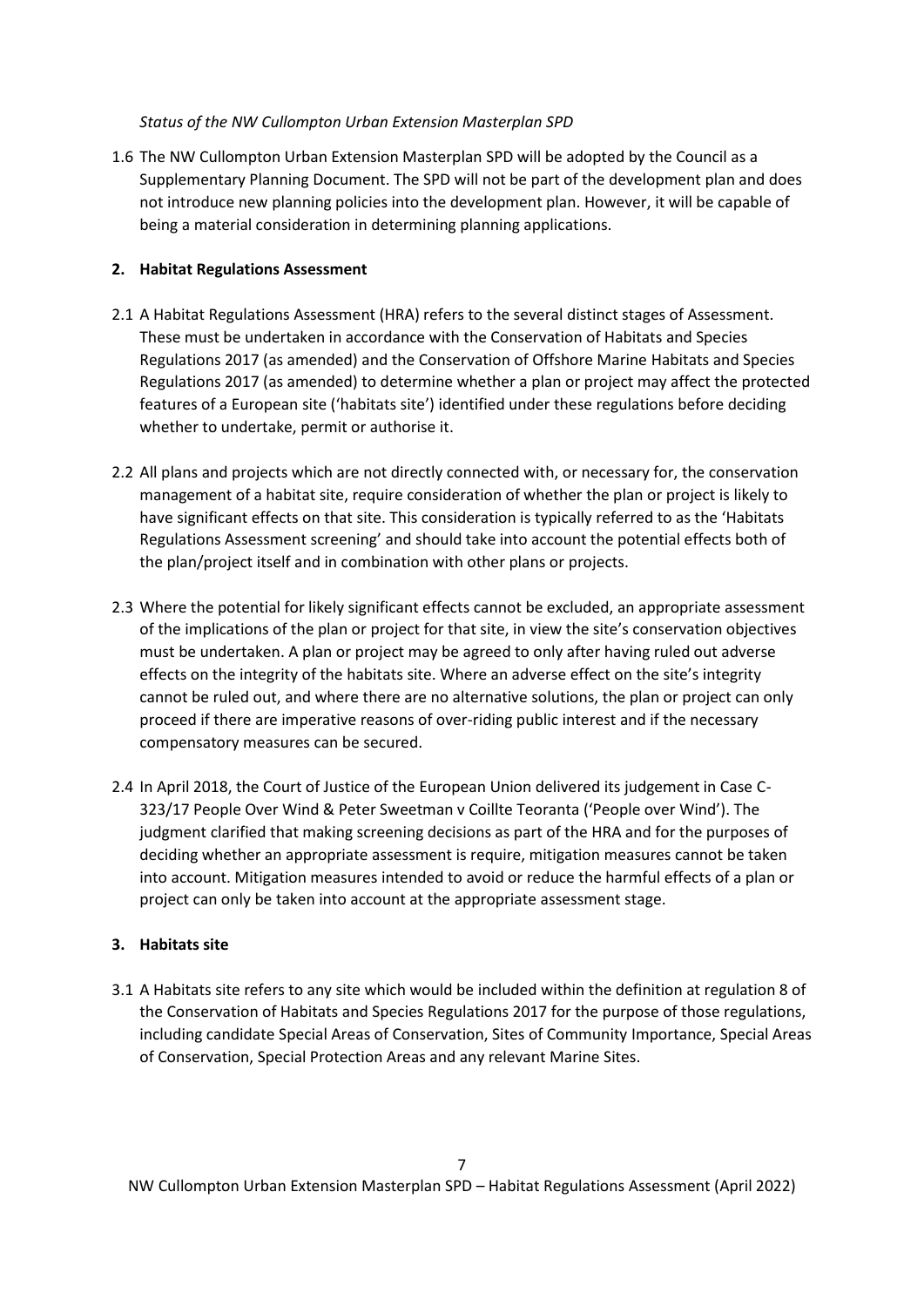3.2 There are no Habitats sites within Mid Devon although there are 11 such sites within 10km (Table 1), the closest being the Culm Grasslands SAC which lies immediately adjacent to the north western boundary of Mid Devon District.

| Special Areas of                        | <b>Special Protection Areas</b> | <b>Ramsar Sites</b>      |
|-----------------------------------------|---------------------------------|--------------------------|
| Conservation (SACs)                     | (SPAs)                          |                          |
| East Devon Pebblebed<br>$\bullet$       | Exe Estuary<br>٠                | Exe Estuary<br>$\bullet$ |
| <b>Heaths</b>                           | East Devon Heaths               |                          |
| <b>Culm Grasslands</b><br>$\bullet$     |                                 |                          |
| South Dartmoor Woods<br>$\bullet$       |                                 |                          |
| Holme Moor and Clean<br>$\bullet$       |                                 |                          |
| Moore                                   |                                 |                          |
| Dartmoor<br>$\bullet$                   |                                 |                          |
| <b>Exmoor Heaths</b>                    |                                 |                          |
| Quants                                  |                                 |                          |
| <b>Exmoor and Quantock</b><br>$\bullet$ |                                 |                          |
| Oakwoods                                |                                 |                          |
|                                         |                                 |                          |

#### **Table 1: Habitats Sites within 10km of Mid Devon District Council**

3.3 Small parts to the East of the Mid Devon District also fall within the Somerset Levels and Moor Ramsar Tone Catchment area, for which Natural England has set out advice explaining how plans or projects with the potential to have nutrient impacts on Habitats site should be considered when making decisions in relation to planning. The NW Cullompton SPD area falls outside of the catchment area for the Somerset Levels and Moor Ramsar.

#### *Potential Impacts on Habitats Site*

3.4 There are a number of categories that can affect Habitats Sites which include:

- Physical Loss
- Physical Damage
- Non-physical disturbance
- Water table/availability
- Toxic contamination
- Non-toxic contamination
- Biological disturbance

#### <span id="page-8-0"></span>**4. Mid Devon Local Plan 2013 – 2033 HRA**

- 4.1 As the competent authority under The Conservation of Habitats and Species Regulations (2010) (now 2017 as amended) Mid Devon District Council has been required to assess its Local Plan 2013-2033 as part of the HRA process.
- 4.2 A full HRA Report for the Mid Devon Local Plan 2013-2033 was undertaken March 2015 and related to the Publication Draft version of the Local Plan. This concluded that adverse effects on the integrity of European sites (referred to in this report as Habitats sites) around Mid Devon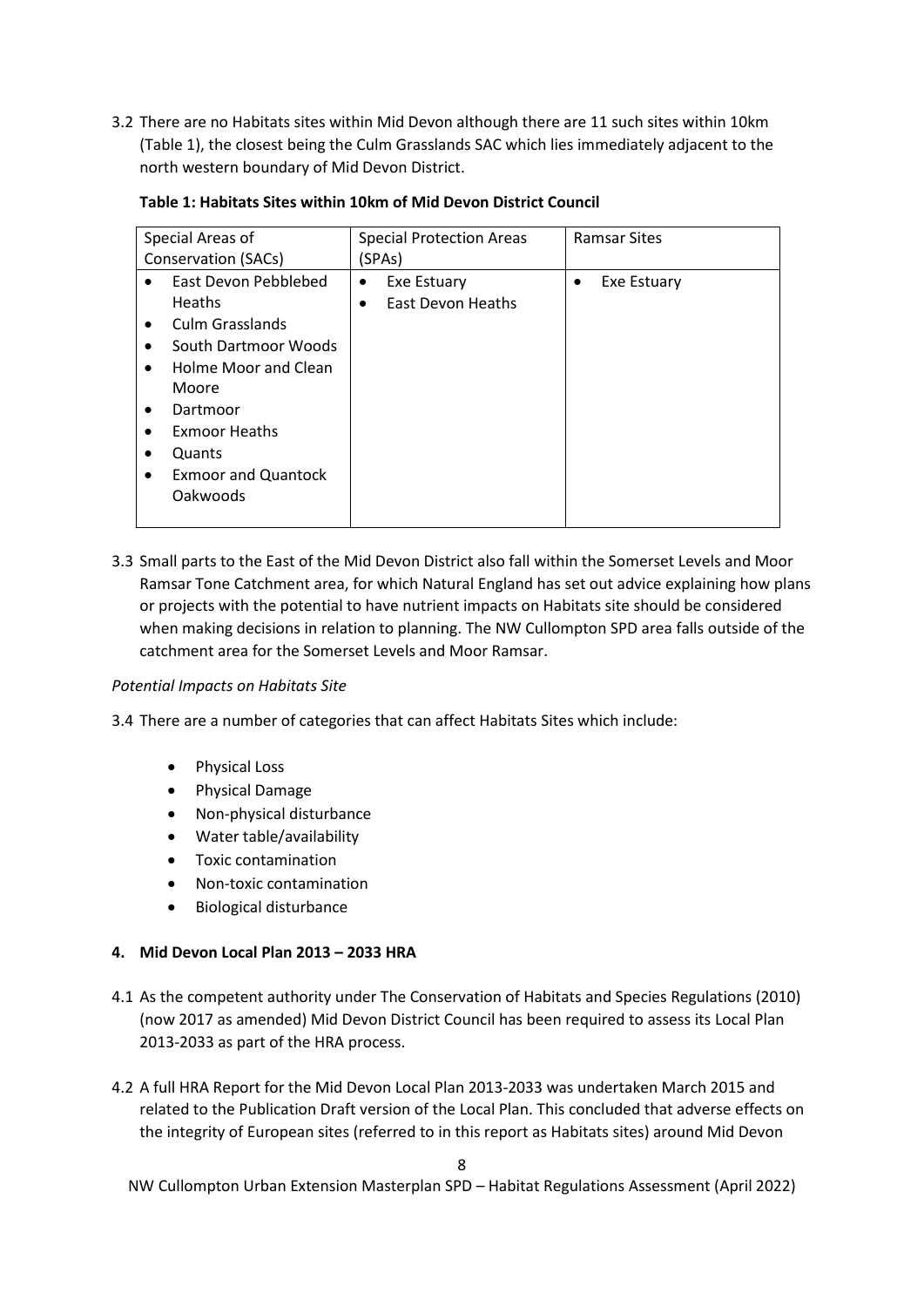from policy and site options in the new Local Plan, either alone or in combination with other plans, will not occur.

- 4.3 Two HRA Addenda were prepared in 2016. The first (dated August 2016) was prepared in order to update the findings of the March 2015 HRA Report in light of changes to the supply of housing and employment land that were made in the Submission version of the Local Plan. The HRA Addendum screened the changes to policies in the Local Plan and concluded that, for each change, the screening conclusions of the March 2015 HRA Report would have been the same and the same Appropriate Assessment work would therefore have been undertaken. The second HRA Addendum (December 2016) presented Appropriate Assessment work that was undertaken in relation to potential air pollution impacts on the Culm Grasslands SAC that could result from development at Junction 27 and the associated additional housing required.
- 4.4 A third HRA Addendum was prepared in October 2019 which presented an assessment of the proposed Main Modifications raised by the Planning Inspector appointed by the Secretary of State to undertake the independent examination of the Mid Devon Local Plan (2013-2033). This concluded that the HRA for the Mid Devon Local Plan remain that the Local Plan (taking into account the Proposed Main Modifications) is not likely to have adverse effects on the integrity of European sites (referred to in this report as Habitats sites), either alone or in-combination with other plans or projects.
- 4.5 Subsequent to this conclusion in the Local Plan 2013-2033 HRA, new advice on the potential to have nutrient impacts on Habitats sites was received in 2020 from Natural England in light of a court Judgement (known as Dutch N). Of relevance to Mid Devon District this identified the Somerset Levels and Moors Ramsar Tone Catchment, in which small areas to the East of the District falls within the 'area of risk' Tone Catchment. Development types that require a HRA to determine the impacts on this Habitat Site include:
	- New residential units including tourist accommodation, gypsy sites/pitches
	- Commercial developments where overnight accommodation is provided
	- Agricultural Development additional barns, slurry stores etc. where it is likely to lead to an increase in herd size
	- Prior Notifications of agricultural development where, as a result of development, the herd size may increase. Prior notifications for change of use of office to dwellings and agricultural buildings to dwellings
	- Anaerobic Digesters
	- Some tourism attractions
- 4.6 No relevant types of development that could affect the Somerset Levels and Moors Ramsar are allocated within the Mid Devon Local Plan and DM28 sets out that where development proposals are likely to have a significant effect on a European site an Appropriate Assessment will be required. In which case, planning permission will be refused unless it has been ascertained that with mitigation measures in place the development will not adversely affect the integrity of the site.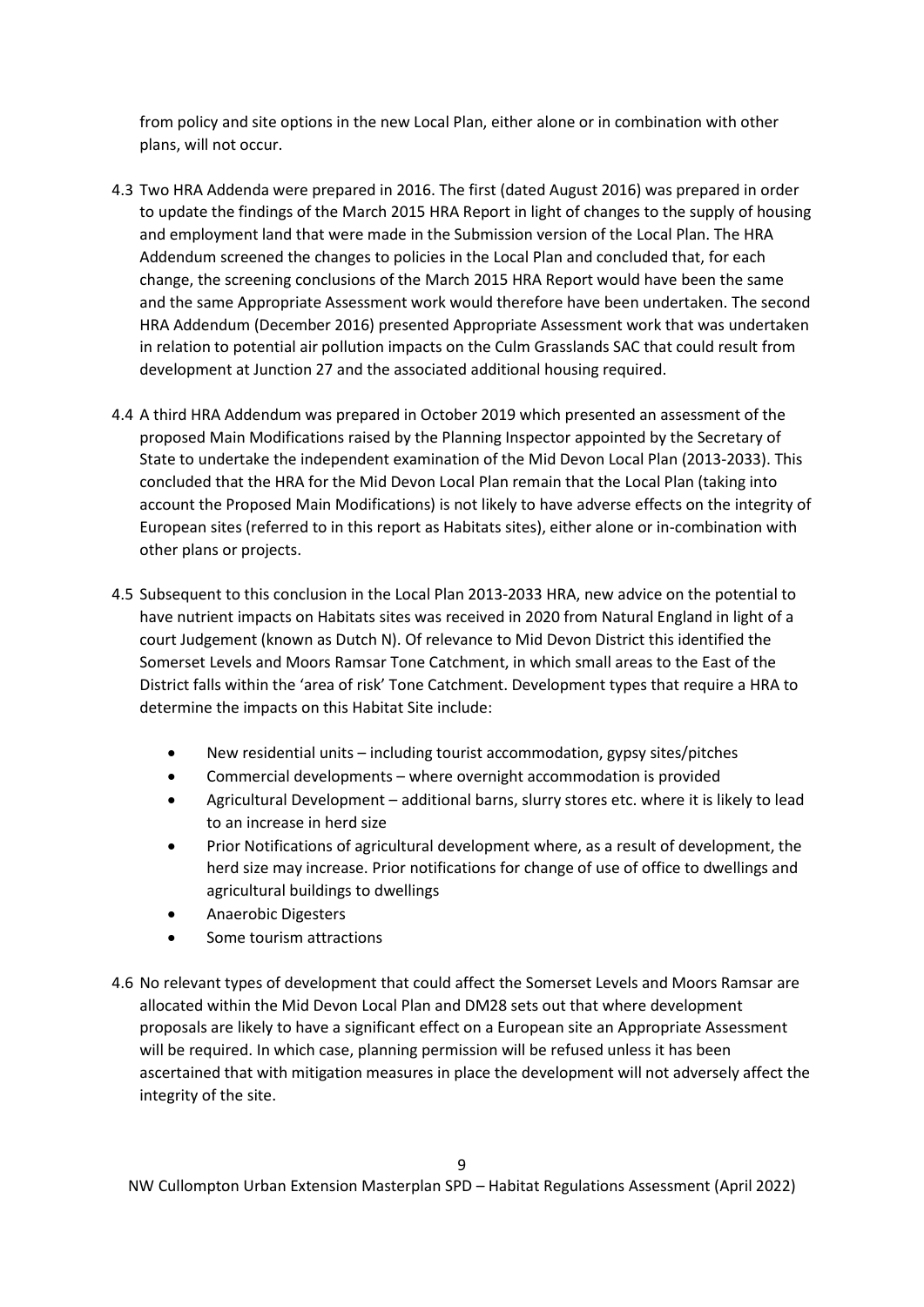## <span id="page-10-0"></span>**5. NW Cullompton Urban Extension Masterplan SPD HRA Screening**

- 5.1 In taking into account the Mid Devon Local Plan 2013-2033 HRA screening, likely significant effects for the NW Cullompton Urban Extension Masterplan on European Sites remain uncertain. The site allocation is located some distance from the nearest European sites and does not fall within the nutrient area of risk catchment area relevant to the Somerset Levels and Moors Ramsar. While the Local Plan includes a number of policies which should mitigate the potential impacts of development at Cullompton these cannot be taken into account at the screening stage in line with People Over Wind & Peter Sweetman v Coillte Teoranta C-323/17 Case.
- 5.2 The NW Urban Extension in combination with the other Cullompton allocations identified in the Local Plan would result in fairly large-scale development at the town which could affect European sites through increased pressure for recreation space and increased vehicle traffic in particular. Non-physical disturbance from development (e.g. noise, vibration and light pollution) would not be expected as a result of development at Cullompton, due to the distance from European sites. However for the reason of potential impact identified through recreation pressure and increased vehicle traffic, in line with the Local Plan HRA, it is not possible to rule out the possibility of likely significant effects associated with NW Cullompton Urban Extension Masterplan. Therefore an Appropriate Assessment has been undertaken as set out below.

## <span id="page-10-1"></span>**6. Appropriate Assessment**

- 6.1 Policies in the Mid Devon Local Plan have already been subject to HRA Appropriate Assessment which concluded that the Mid Devon Local Plan will not have adverse effects on the integrity of European sites (Habitats sites), either alone or in-combination with other plans or projects. Although the Local Plan did not at the time consider the impact on the Somerset Levels and Moors Ramsar site, no allocations fall within the 'area of risk' catchment areas. The Local Plan also includes DM28 which sets out where development proposals are likely to have a significant effect on a European site an Appropriate Assessment will be required. In which case, planning permission will be refused unless it has been ascertained that with mitigation measures in place the development will not adversely affect the integrity of the site.
- 6.2 The NW Cullompton Urban Extension Masterplan SPD does not introduce new policies or proposals outside the scope of the Local Plan. The NW Cullompton Urban Extension Masterplan SPD does not result in development itself but seeks to guide development in the allocated area and falls within the parameters of policies CU1-CU6 of the Mid Devon Local Plan including the proposed number of total dwellings. For the above reasons the findings and results of the HRA for the Local Plan 2013-2033 are applicable for the Appropriate Assessment of the NW Cullompton Urban Extension Masterplan SPD.

## *Recreation Pressure*

6.3 In considering the identified possible impact of increased pressure for recreation space, many of the European sites around Mid Devon are vulnerable to the effects of erosion/trampling from recreation (e.g. heathland habitats) and several sites include birds and other qualifying species that could be affected by disturbance, in particular the sites to the south of Mid Devon (Exe Estuary SPA and Ramsar Site, East Devon Pebblebed Heaths SAC and East Devon Heaths SPA).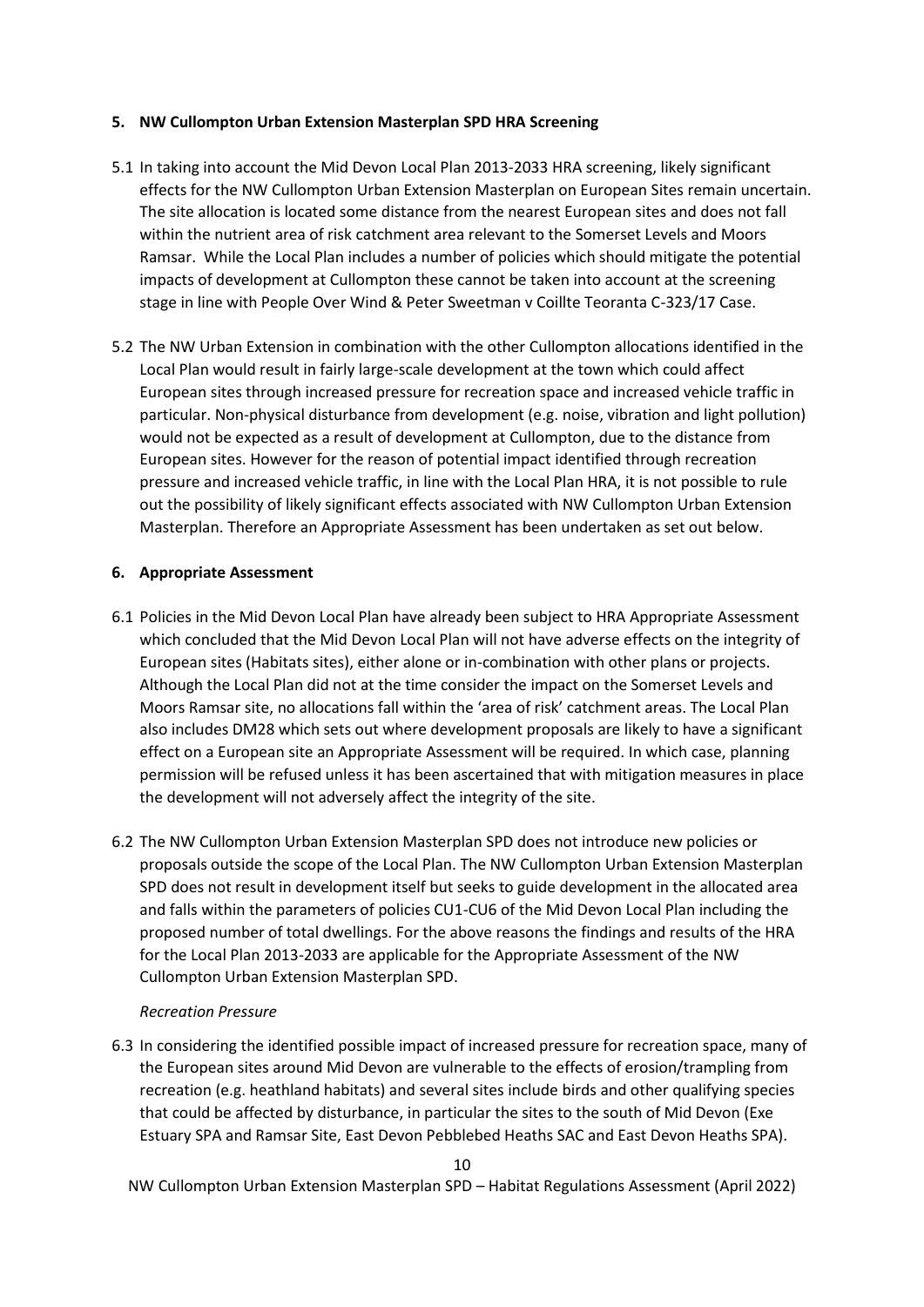- 6.4 However, the distance of most European sites around Mid Devon from the District, and in particular the locations that will be the main focus of development (Tiverton, Crediton and Cullompton) means that a significant increase in day-to-day visitor numbers at any of the European sites for activities such as dog walking is not considered likely.
- 6.5 While there may still be some increase in visits to sites such as Dartmoor SAC, South Dartmoor Woods SAC and the East Devon Heaths SAC which are known to be popular visitor destinations, there are a wide range of mitigation measures already in place, for example through the Dartmoor National Park Management Plan and the South East Devon European Site Mitigation Strategy that should help to avoid adverse effects. In addition, policies within the Local Plan will help to ensure that green infrastructure is included within development sites.
- 6.6 In October 2019 a HRA Addendum presented an assessment of the proposed Main Modifications raised by the Planning Inspector appointed by the Secretary of State to undertake the independent examination of the Mid Devon Local Plan (2013-2033). This concluded that the HRA for the Mid Devon Local Plan remain, that the Local Plan (taking into account the Proposed Main Modifications) is not likely to have adverse effects on the integrity of European sites (referred to in this report as Habitats sites), either alone or in-combination with other plans or projects.
- 6.7 Therefore, it is concluded that the NW Cullompton Urban Extension Masterplan SPD proposals, alone or in-combination with other plans and proposals will not have an adverse effect on the integrity of European sites as a result of increased recreation pressure.

## *Vehicle Traffic*

- 6.8 Air pollution from traffic is most likely to affect European sites which have plant, soil and water habitats amongst their qualifying features but some qualifying animal species may also be directly affected, or indirectly affected by deterioration in habitat. Therefore, where European sites do not include species that are vulnerable to these impacts amongst their qualifying features, air pollution-related effects can be ruled out. The qualifying heathland habitats of the Culm Grassland SAC are known to be vulnerable to the effects of air pollution and due to its proximity to a strategic road (A361), it was identified in the HRA for the Mid Devon Local Plan as having the potential to be affected by air pollution as a result of proposals in the Local Plan.
- 6.9 Nitrogen dioxides (NOx) are considered to be the key pollutants from traffic emissions. Deposition of nitrogen compounds may lead to both soil and freshwater acidification, and NOx can cause eutrophication of soils and water.
- 6.10 For the Culm Grasslands SAC, in considering the identified possible impact of increased vehicle traffic, the Local Plan Appropriate Assessment included a transport model used to obtain traffic data for assessment year of 2033 i.e. the end of the Local Plan period, when all of the development in the Local Plan are likely to be completed and occupied, and the traffic impacts will be greatest. The Appropriate Assessment of air pollution effects on the Culm Grasslands SAC found that the combination of Local Plan allocations would increase NOx levels immediately adjacent to the A361, over the plan period. However, the effects would be very localised within the SAC. A negligible increase in nutrient nitrogen and acid nitrogen deposition would occur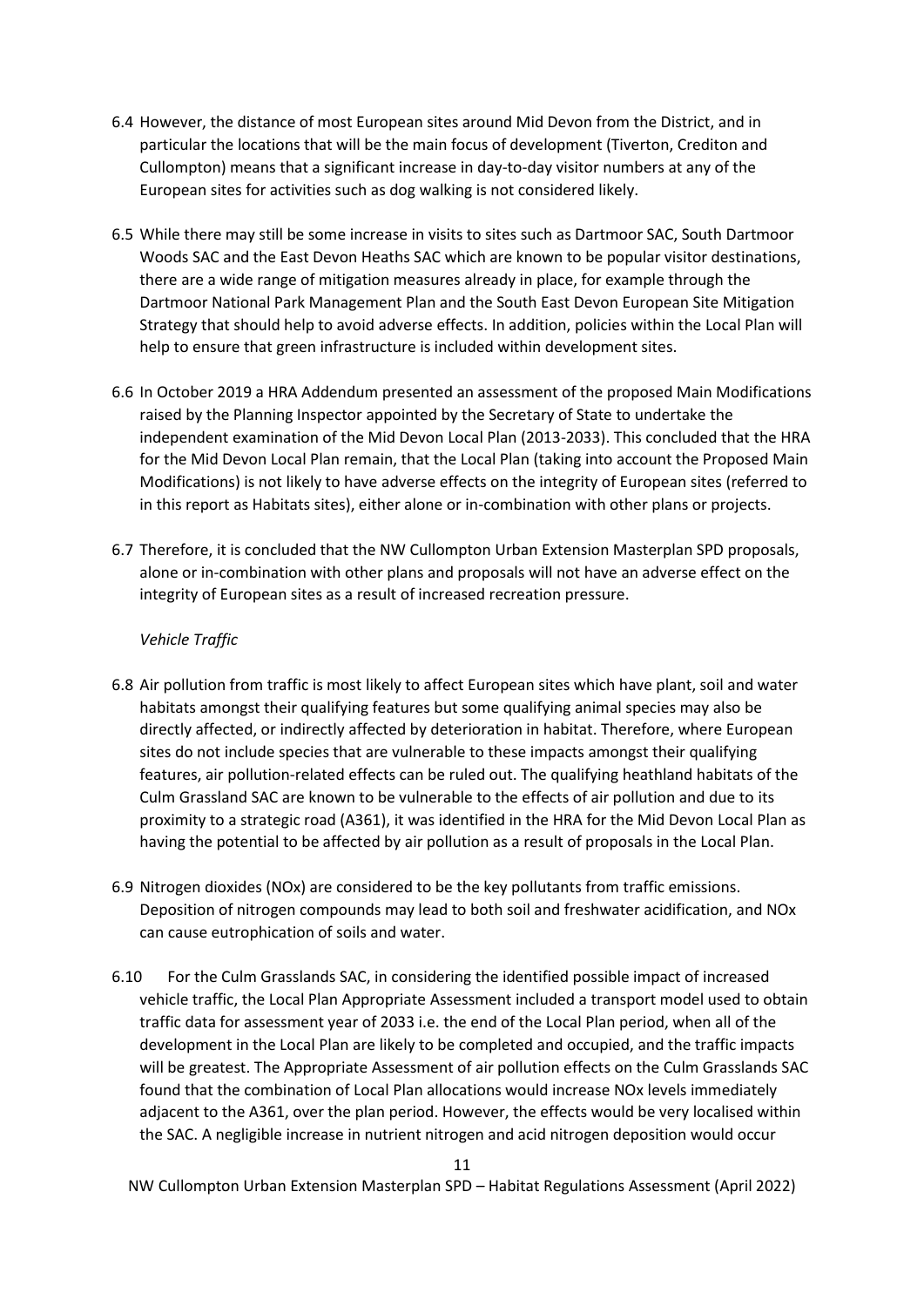from the Mid Devon Local Plan 2013-2033, although critical loads for these are already being exceeded and will continue to do so in 2022, despite expected decreases in background concentrations. The most appropriate mitigation for the effects of air pollution at the Culm Grasslands SAC is to target agricultural sources of nitrogen (which is outside the remit of the Local Plan), although improvements to vehicle emissions nationally, and sustainable transport initiatives, for example those encouraged in the Local Plan, will also contribute to the mitigation of impacts on the SAC's qualifying features. It was concluded that the Local Plan proposals would not have an adverse effect on the integrity of the Culm Grasslands SAC.

- 6.11 In October 2019 a HRA Addendum presented an assessment of the proposed Main Modifications raised by the Planning Inspector appointed by the Secretary of State to undertake the independent examination of the Mid Devon Local Plan (2013-2033). This concluded that the HRA for the Mid Devon Local Plan remain, that the Local Plan (taking into account the Proposed Main Modifications) is not likely to have adverse effects on the integrity of European sites (referred to in this report as Habitats sites), either alone or in-combination with other plans or projects.
- 6.12 Therefore, it is concluded that the NW Cullompton Urban Extension SPD proposals, alone or in-combination with other plans and proposals will not have an adverse effect on the integrity of European sites as a result of increased vehicle traffic.

## *Appropriate Assessment Conclusion*

6.13 The Appropriate Assessment considers in detail the potential impact identified at the HRA screening stage i.e. recreation pressure and increased vehicle traffic. From these findings it is concluded that the NW Cullompton Urban Extension Masterplan SPD proposals, alone or incombination with other plans and proposals will not have an adverse effect on the integrity of European sites.

## <span id="page-12-0"></span>**7. Conclusion**

- 7.1 The NW Cullompton Urban Extension in combination with the other Cullompton allocations identified in the Local Plan would result in fairly large-scale development at the town which could affect European sites through increased pressure for recreation space and increased vehicle traffic in particular. Non-physical disturbance from development (e.g. noise, vibration and light pollution) would not be expected as a result of development at Tiverton, due to the distance from European sites. However for the reason of potential impact identified through recreation pressure and increased vehicle traffic, in-line with the Local Plan HRA, it was not possible to rule out the possibility of likely significant effects associated with NW Cullompton Urban Extension Masterplan.
- 7.2 An Appropriate Assessment was undertaken in which the findings and results of the HRA for the Local Plan 2013-2033 were applicable for the Appropriate Assessment of the NW Cullompton Urban Extension Masterplan SPD given that the SPD does not introduce new policies or proposals outside the scope of the Local Plan and the SPD does not result in development itself but seeks to guide development in the allocated area and falls within the parameters of policies CU1-CU6 of the Mid Devon Local Plan including the proposed number of total dwellings.